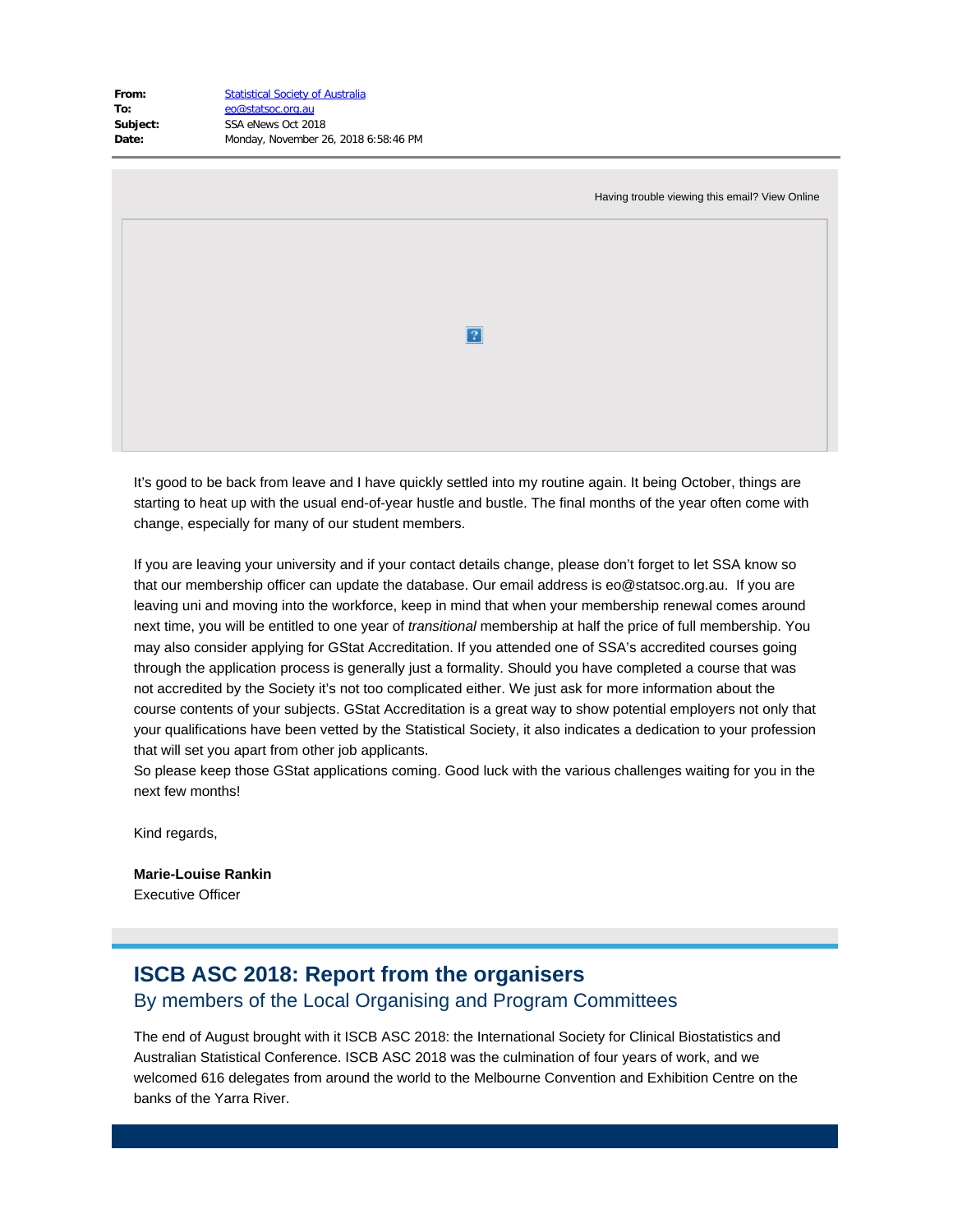#### **[Read more](https://www.vision6.com.au/ch/43209/1h0pq/2610875/BJHspCYfZHVSALpCTBC1F.mhLTtrydIs.gHxJ4M3-1.html)**

## **Young NSW statisticians attending ISCB ASC 2018**

The NSW branch provided travel support for four young statisticians to attend the ISCB ASC 2018 conference in Melbourne.

# **2019 Belz Lecture with Professor Di Cook**

Human vs computer: when visualising data, who wins?

Tuesday October 16, Melbourne

| Read their reports | Find out more |
|--------------------|---------------|
|                    |               |

# **South Australian Branch August Meeting**

#### Early stopping adaptive trial designs: Bayesian or frequentist?

The speaker for the August meeting of the SA Branch was Dr Andrew Vincent, a biostatistician at the University of Adelaide, and his topic was adaptive randomized Phase II trials. Early stopping adaptive designs are likely to have much lower (expected) sample sizes compared with randomized control trials (RCTs), which make them appealing for the early-stage discovery RCT setting. Andrew discussed logistical issues associated with these simple adaptive designs, and contrast properties of the standard Frequentist and Bayesian designs.

#### **[Read the article](https://www.vision6.com.au/ch/43209/1h0pq/2610878/BJHspCYfZHVSALpCTBC1CdyKaa0QjHVvTtl3zWgv-1.html)**

### **NSW Branch September meeting with Dr Tian (Frank) Feng**

The NSW Branch September meeting hosted a presentation from Dr Tian (Frank) Feng, from the University of New South Wales. Tian talked about "Urban Modelling and Understanding with Machine Learning".

**[Read more](https://www.vision6.com.au/ch/43209/1h0pq/2610879/BJHspCYfZHVSALpCTBC1pNeTkimLz3ZAM9bWX7ki-1.html)**

# **Member news: SSA member Alison Harcourt featured on the ABC's 7:30 Report**

We are proud to boast that Alison Harcourt has been a member of SSA since 1965. On Monday, 8 October, the "ground-breaking grandmother of Australian mathematics" was featured on the 7:30 Report on the ABC. If you missed the program you can still [catch it here](https://www.vision6.com.au/ch/43209/1h0pq/2610880/BJHspCYfZHVSALpCTBC1851dh8loYqkmSlETT6Ao.html).

#### **First ABS PhD Interns**

Ten new internships announced under a continuing partnership between APR.Intern and the Australian Bureau of Statistics (ABS) will accelerate engagement of women in statistical research innovation. Following the previous placement of seven PhDs, the new internships will roll out over the next year. Each project will run for up to five months, with the PhDs undertaking specialist research within ABS teams to complement academic expertise with essential industry soft skills.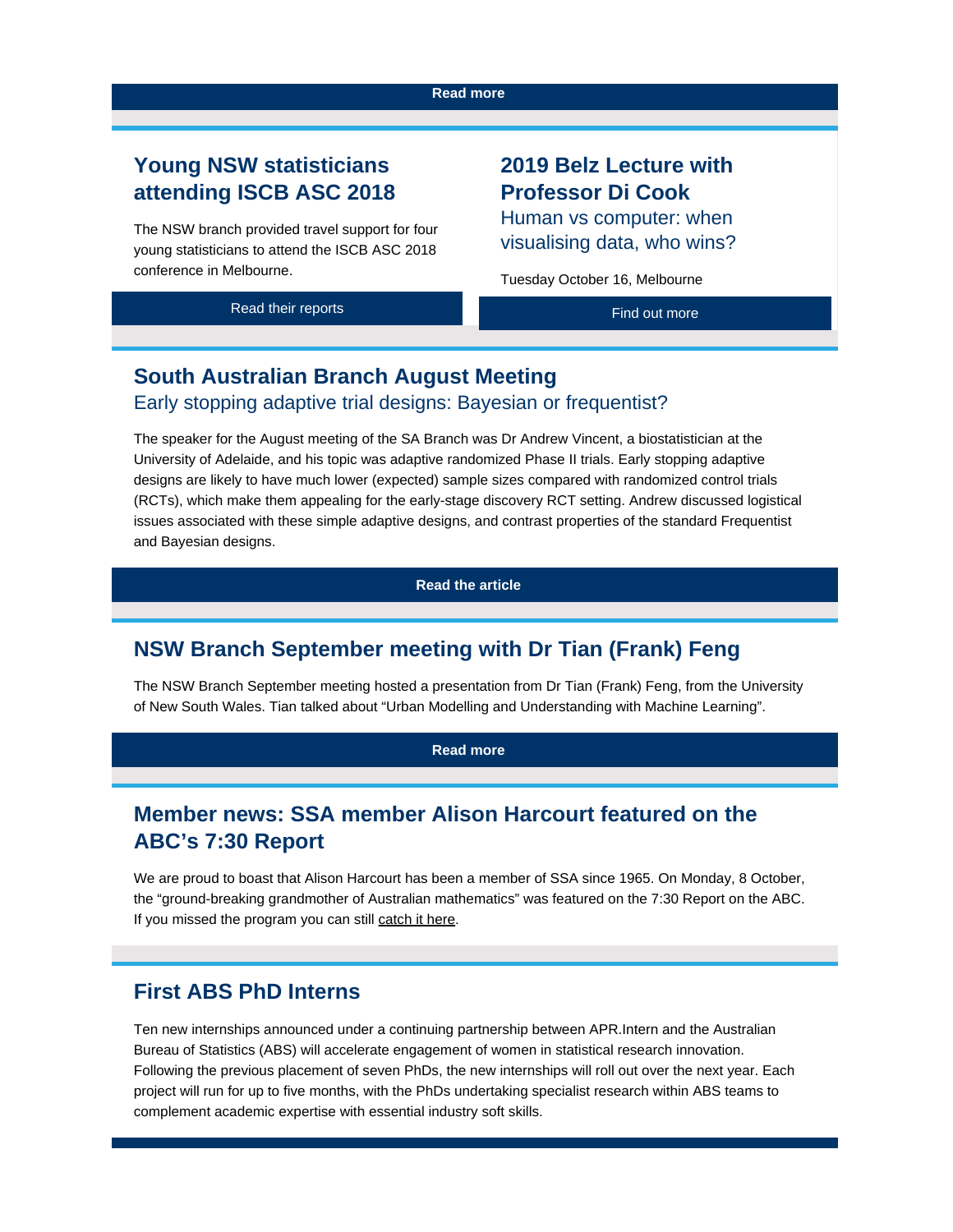### **ISI International Poster Competition**

The [International Statistical Institute](https://www.vision6.com.au/ch/43209/1h0pq/2610882/BJHspCYfZHVSALpCTBC15Zvs1gklIcggh02m78dg.html) (ISI) and [Esri](https://www.vision6.com.au/ch/43209/1h0pq/2610883/BJHspCYfZHVSALpCTBC1s0cc7kPhnKjEjNv0fUwN.html) have launched a student competition using GIS in statistics, including spatial statistics, regression modelling, spatial data management, mapping, visualization and analysis.

The call for applications from student groups to enter the international poster competition using ArcGIS software is open since September 1, 2018. The application deadline is November 30, 2018, and successful applicants will have until May 30, 2019, to submit their posters for the international competition. Posters will be displayed at the ISI World Statistics Congress in Kuala Lumpur, Malaysia, in August 2019, where the winners will be announced.

**[Find out more](https://www.vision6.com.au/ch/43209/1h0pq/2610884/BJHspCYfZHVSALpCTBC1WcR2Az9mgCeE7ZhIyqtV-1.html)**

### **Have you checked out SSA's Career Center yet?**

Are you aware that we host a Career Centre where you can advertise job openings for statisticians and data analysts, post your own resume and read other people's resume? It currently advertises 7 recently posted jobs (plus many more from other web sources) and hosts 84 live resumes posted by job seekers.

**[Visit the Career Centre](https://www.vision6.com.au/ch/43209/1h0pq/2610885/BJHspCYfZHVSALpCTBC1Yqv6LC2nuoa.CZGHycGM-1.html)**

#### **Upcoming events - NSW Branch**

Tickets are currently available for our ever-popular NSW Young Statisticians & Data Scientists Careers Networking Evening (free for SSA members), to be held on October 19 at UTS. We have speakers from financial, government, academic and consultancy services, and a great opportunity to network! [Register here.](https://www.vision6.com.au/ch/43209/1h0pq/2610886/BJHspCYfZHVSALpCTBC1mKWKEtPwJvmRCd.CulZX.html)

The next regular NSW Branch meeting will be on October 30, featuring a talk by Kelly Tall from the Commonwealth Bank. Keep an eye out for further details about this and our JB Douglas Awards, Annual Lecture and Dinner, to be held in late November.

www.statsoc.org.au

Send to friend | Update Profile

This email was sent by Marie-Louise Rankin, SSA, PO Box 213, Belconnen ACT 2616 to eo@statsoc.org.au

**[Unsubscribe](https://www.vision6.com.au/forms/u/_TbqMUu8BZXThCB9IvXRHWoPGcfwiQoIHrD3v-Z8avo/43209/1269776.html)**